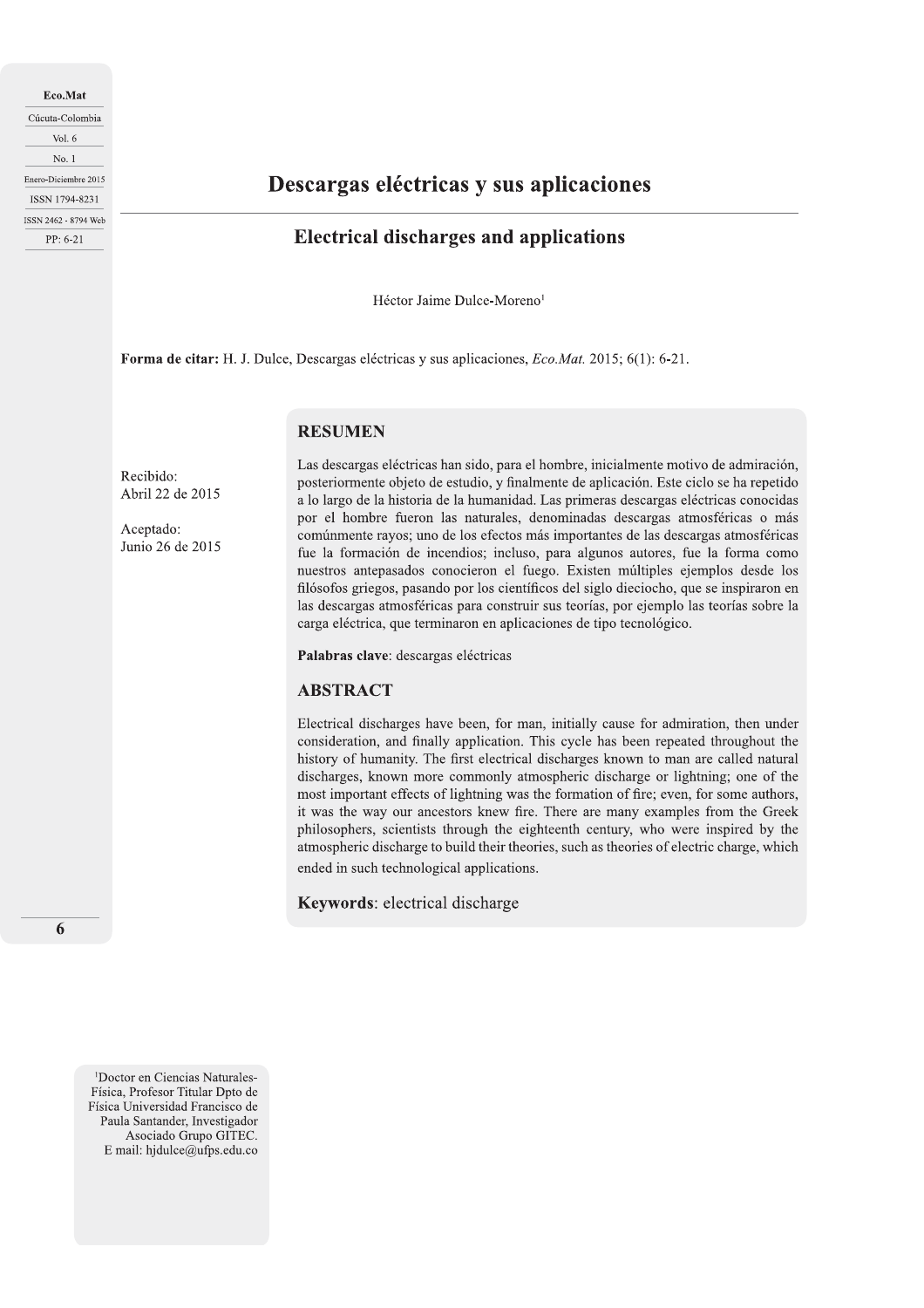**Héctor Jaime Dulce-Moreno**<br> **INTRODUCCIÓN**<br>
La descarga eléctrica se puede definir, en<br>
forma general, como la ionización inducida<br>
(generación de cargas o plasmas) y formación<br>
de corrientes (movimiento de cargas) por<br> ionizado con un comportamiento colectivo de la distribución de cargas.

Comúnmente se define la descarga eléctrica como el paso de corriente entre dos electrodos, esto sería solo para un caso particular de descarga, ya que no necesariamente se produce entre electrodos. Por lo anterior se hace necesario profundizar sobre los tipos de descargas.

# DESCARGAS ELÉCTRICAS

Una primera clasificación, en función del medio a traves del cual se produce la ruptura, permite dividir las descargas eléctricas en gases y descargas eléctricas en líquidos. Estas ultimas poco estudiadas, pero con muchas aplicaciones como las mencionadas por Yang, Cho y Fridman (2012).

**Descargas en Gases**. Las descargas en gases han sido las más estudiadas experimentalmente; sin embargo, debido a las diferencias en su comportamiento, se debe hacer una clasificación en dos grandes grupos, las descargas a bajas presiones o en vacío (DBP) y las descargas a presión atmosférica (DPA). Por otra parte el potencial o voltaje permite dividir en dos grandes grupos descargas a bajos voltajes y de alto voltaje, es decir por debajo o por encima de unos 2.000 Voltios. Adicionalmente, dependiendo del tipo de fuente o alimentación tendremos las descargas de corriente directas (CD), de corriente alternas (CA), y las descargas pulsadas. Para éstas últimas resulta de gran importancia el rango de frecuencias en las cuales se trabaje, este puede ser bajas frecuencias (hasta el orden de kilohertz, KHz), radiofrecuencia (del orden de megahertz, MHz), y microondas (del orden de gigahertz, GHz). Finalmente dependiendo del acoplamiento las descargas eléctricas pueden

tener acoplamiento capacitivo (por ejemplo electrodos planos paralelos), inductivo (por ejemplo con bobinas como las antorchas <a>ISSN 2462-8794 Web plásmicas), o guía de ondas (por ejemplo microondas).

Para el caso de las descargas eléctricas de corriente continua, entre electrodos paralelos, se ha encontrado un comportamiento que permite relacionar el potencial de ruptura, es decir el voltaje al cual se inicia la descarga, con relación al producto de presión distancia entre electrodos; dicho comportamiento se conoce como la ley de Paschen, y se representa en la figura 1 conocida como curva de Paschen.

Los valores específicos, especialmente el potencial de ruptura minimo, son propios de cada gas o mezcla de gases. Estudios realizados en las descargas pulsadas de alto voltaje a bajas presiones (Dulce, 2002) han demostrado que, en la rama izquierda de la curva de Paschen, el comportamiento es diferente, ya que para una distancia y presión fija existe un rango de valores de voltaje en el cual se da el encendido de la descarga.



En la figura 2 se puede observar la diferencias en el comportamiento de las descargas eléctricas en vacío cuando suceden a bajos voltajes (menos de 2000 Voltios) y a alto voltaje. Uno de los primeros trabajos en el cual se analizo la característica voltio-amperica  $(CVA)$  de las descargas de alto voltaje que encienden en la rama izquierda de la curva de Paschen es el trabajo de Druyvestein y Penning (1940).

Eco.Mat Cucuta-Colombia Vol. 6 No. 1 Enero-Diciembre 2015  $PP: 6-21$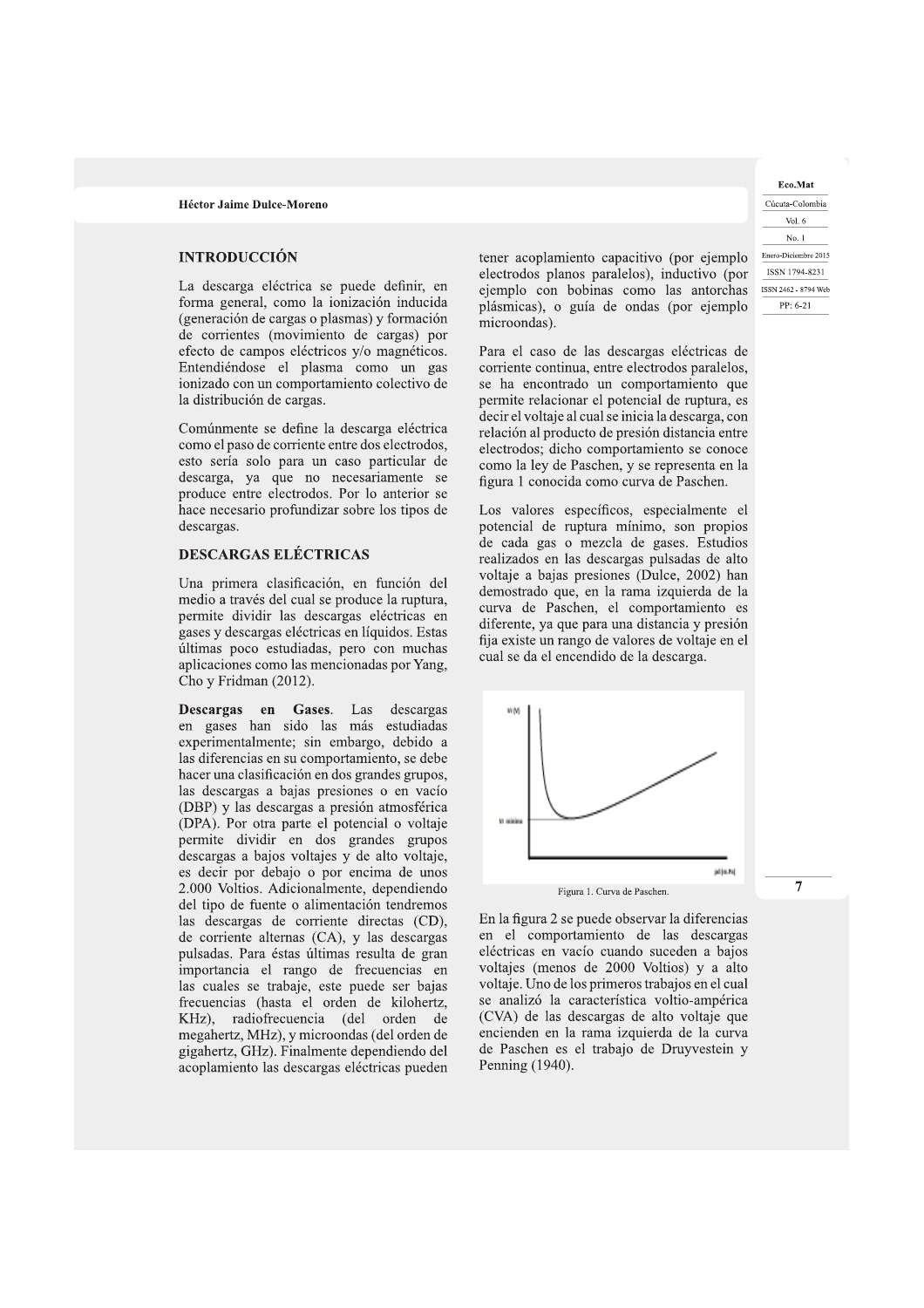Eco.Mat Cúcuta-Colombia Vol.  $6$ No. 1 Enero-Diciembre 2015 ISSN 1794-8231 ISSN 2462 - 8794 Web PP: 6-21

En la figura 2 se identifican cuatro zonas: Descarga oscura (dark), descarga luminiscente descarga  $(glow)$ normal. luminiscente anormal, y descarga de arco. Las descargas con mayor número de aplicaciones tecnológicas son en su orden las descargas luminiscentes anormales y luminiscentes normales, y las descargas de arco.

En la figura 2 se presenta una vista esquemática de la CVA de estas descargas y la comparación con la CVA de descargas en la rama derecha (según Druyvestein y Penning). En condiciones de presión muy baja, pd < (pd)<sub>min</sub>, (donde p es la presión del gas, d es la distancia interelectródica y  $(pd)_{min}$  es el mínimo en la curva de Paschen) la descarga luminiscente normal no se enciende pues la anchura de la capa catódica es mayor que la distancia entre los electrodos. La descarga que aparece en este caso se caracteriza por un voltaje grande de encendido y por esta razón se denomina descarga luminiscente de alto voltaje. Esta forma de descarga se caracteriza por un desarrollo débil de cargas volumétricas ya que el aumento de la separación entre los electrodos se acompaña por la disminución del voltaje en la descarga.



Figura 2. Característica volti-ampérica descargas corriente directa en vacío.

Fuente: Druyvesteyn M., Penning F., Rev. Mod. Phys., 12, (1940)  $89 - 105$ 

Lo común a todas estas descargas son los procesos básicos que garantizan su formación y su estabilidad. Uno de los más importantes es la colisión entre partículas, como se mencionó al comienzo del capítulo, en las descargas se

produce movimiento de partículas cargadas que interactúan con los átomos y/o moléculas del gas; dependiendo del tipo de colisión que se produzca se van a generar excitaciones, ionizaciones y/o recombinaciones; cada una de las cuales se tratarán a profundidad más adelante. Esta visión microscópica de lo que acontece durante el fenómeno de las descargas eléctricas es lo que permite intuir que las descargas tienen diferentes tipos de comportamiento dependiendo de factores como la presión, la distancia entre los electrodos, el tipo de gas, la temperatura, la intensidad del campo eléctrico y/o magnético, la frecuencia de fluctuación de dichos campos, etc.

En el análisis de los procesos en una descarga incandescente de alto voltaje (DIAV) el espacio inter-electródico se trata como dos regiones conectadas en serie: la de caída catódica y la de plasma anódico (Novikov, 1983,46; Zavialov, Krendel, Novikov y Shanturin, 1989,58) (ver figura 3). La generación inicial de iones uni-cargados tiene lugar en la región del plasma anódico. Se supone que la frontera externa del plasma anódico con la densidad n sirve como una fuente de iones que se aceleran por el gradiente del campo eléctrico en la zona de caída catódica donde se produce prácticamente toda la caída del voltaje aplicado a la descarga. Un cuadro de distribución de las corrientes en el espacio de la descarga se da en la figura 3b.

La densidad de la corriente iónica a través de la frontera del plasma se determina por la relación conocida de Bohm (Huddlestone y Leonard, 1965, 150):

$$
j^{+} \approx 0,35 e \cdot n \sqrt{\frac{2kT_e}{M^+}}
$$
 (1)

donde e es la carga elemental, n la densidad del plasma, M<sup>+</sup> la masa del ion, k la constante de Boltzman, y T<sub>e</sub> la temperatura electrónica.

Dependiendo de las condiciones, en la cámara de vacío, para el flujo iónico se pueden presentar dos opciones: el caso a colisional de movimiento o el caso de movimiento con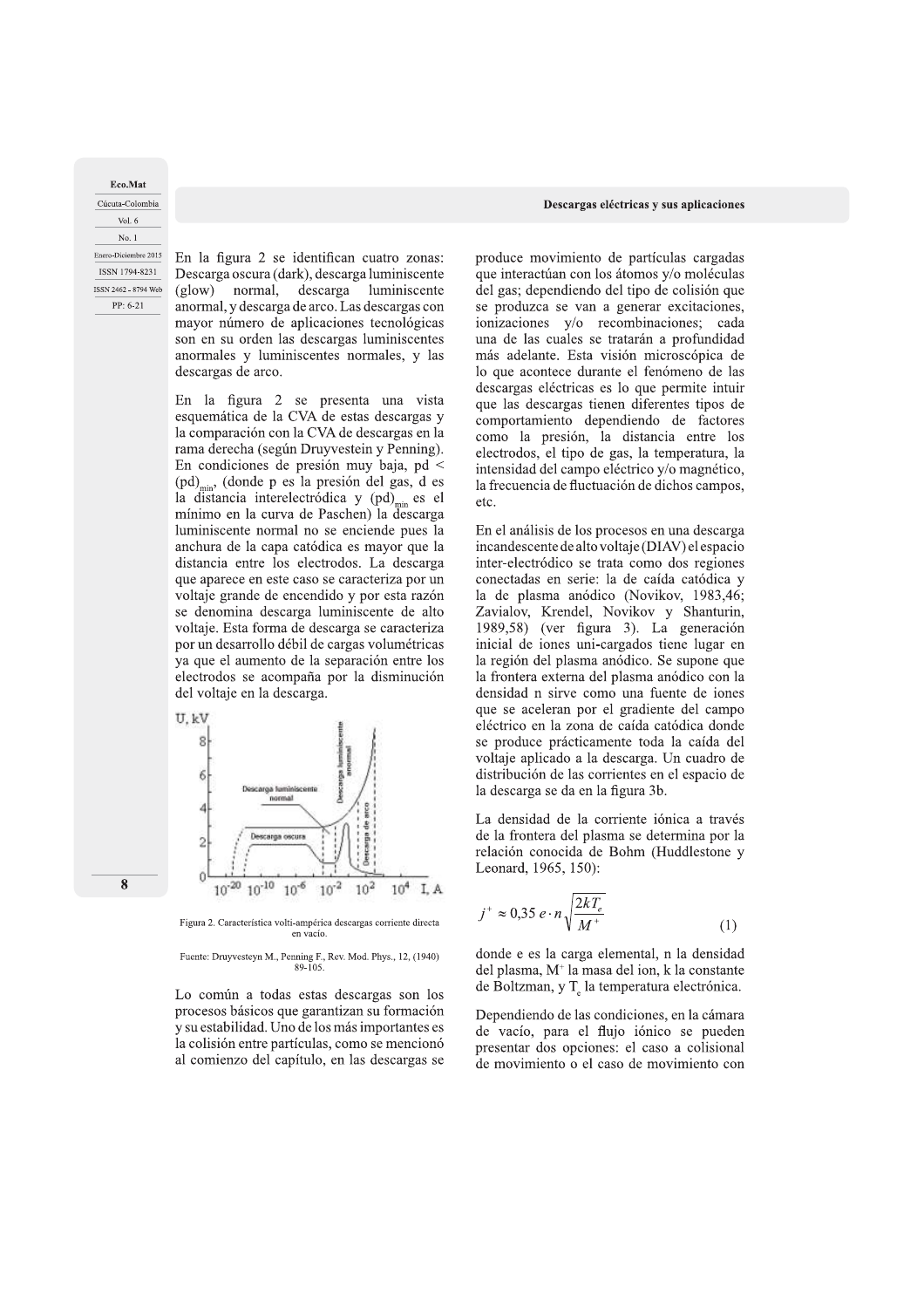múltiples colisiones elásticas e inelásticas con los átomos del gas. En el caso del régimen de alto vacío (acolisional) la relación entre la corriente iónica sobre el cátodo j<sup>+</sup>, la caída catódica de potencial  $U_0$  y las dimensiones de la zona de caída catódica  $d_0$  normalmente se describe por la ecuación de Child-Langmuir (Lieberman y Lichtenberg, 1994, 165):

$$
j^{+} = \frac{4}{9} \varepsilon_0 \left(\frac{2e}{M^{+}}\right)^{\frac{1}{2}} \frac{U_0^{\frac{3}{2}}}{d_0^2}
$$

La dependencia analítica para los modelos de régimen colisional del movimiento de iones, que se encuentra como solución de la ecuación de Poisson, contiene un factor que incluye el efecto de la presión del gas de trabajo p (Novikov, 1983, 96):

$$
j^{+} = \frac{4}{9} \varepsilon_0 \left(\frac{2e}{M^{+}}\right)^{\frac{1}{2}} \frac{U_0^{\frac{3}{2}}}{d_0^{2}} \left(1 + 0.319 \frac{d_0}{\lambda_{i-a}}\right)^{-\frac{1}{2}}
$$
\n(3)

Donde la longitud de carrera respecto al cambio de carga (recarga) $\lambda_{i-a} = 1/n_a \sigma_{i-a}$ , es proporcional a  $1/p\sigma_{A}$ . La relación entre las dimensiones de la zona de caída catódica y la presión de trabajo de la descarga pd<sub>o</sub> constante fue determinada experimentalmente por McClure (1961, 977).

Bajo la acción del flujo de iones y de partículas neutras incidentes al cátodo, a cuenta de los procesos de emisión ion-electrón, se forma un flujo electrónico desde el cátodo. La relación entre los dos flujos se determina por la característica electro-física del cátodo, el coeficiente de emisión electrónica secundaría  $\gamma_{i,e}$ . En una descarga incandescente clásica existe el mismo mecanismo de emisión de electrones. La aceleración siguiente en la zona de la caída catódica lleva a una ionización intensa del gas por choques con electrones, a la creación del flujo iónico, y al paso hacia el régimen auto-sostenido de la descarga incandescente. En el caso de la descarga de alto voltaje, en la rama izquierda de la curva de Paschen, el cuadro cambia significativamente: la caída de voltaje en la región catódica alcanza decenas o centenas de kilo-voltios (aproximadamente 90% de U). Con todo eso, como lo mostraron muchos estudios, la caída principal de potencial se produce en una zona estrecha cerca del cátodo (d).

Rigurosamente hablando la distribución del potencial, que es típica para la mayoría de descargas de alto voltaje en la rama izquierda de la curva de Paschen (la curva negra en la figura 3c), es bastante extraña. En realidad, ella no corresponde a la distribución en el diodo de vacío (a la solución de la ecuación de Poisson). La caída de potencial debería ser menos inclinada, con el gradiente del campo eléctricomás pequeño cerca del cátodo (la curva azul en la Figura 3c). Es decir la dependencia de la corriente con el voltaje no corresponde a la "ley 3/2". Pero todos los argumentos obtenidos experimentalmente, incluso los experimentos descritos en este trabajo, están a favor de la distribución observada. Entonces todos los electrones de emisión se aceleran hasta energías aproximadamente igual a eU. Según McClure (1961, 979) la fracción de los electrones plásmicos "lentos" acelerados en la región de la caída catódica con el campo eléctrico moderado (fuera de los límites de la capa catódica estrecha d<sub>u</sub>) no es grande y se estima no mayor al 10% de la corriente del haz electrónico.



Figura 3. Esquema simple de un modelo de la descarga (a). distribución de la densidad de corriente (b) y del potencial (c).

Eco.Mat Cúcuta-Colombia Vol. 6 No. 1 Enero-Diciembre 2015 ISSN 1794-8231 ISSN 2462 - 8794 Web PP: 6-21

 $\boldsymbol{Q}$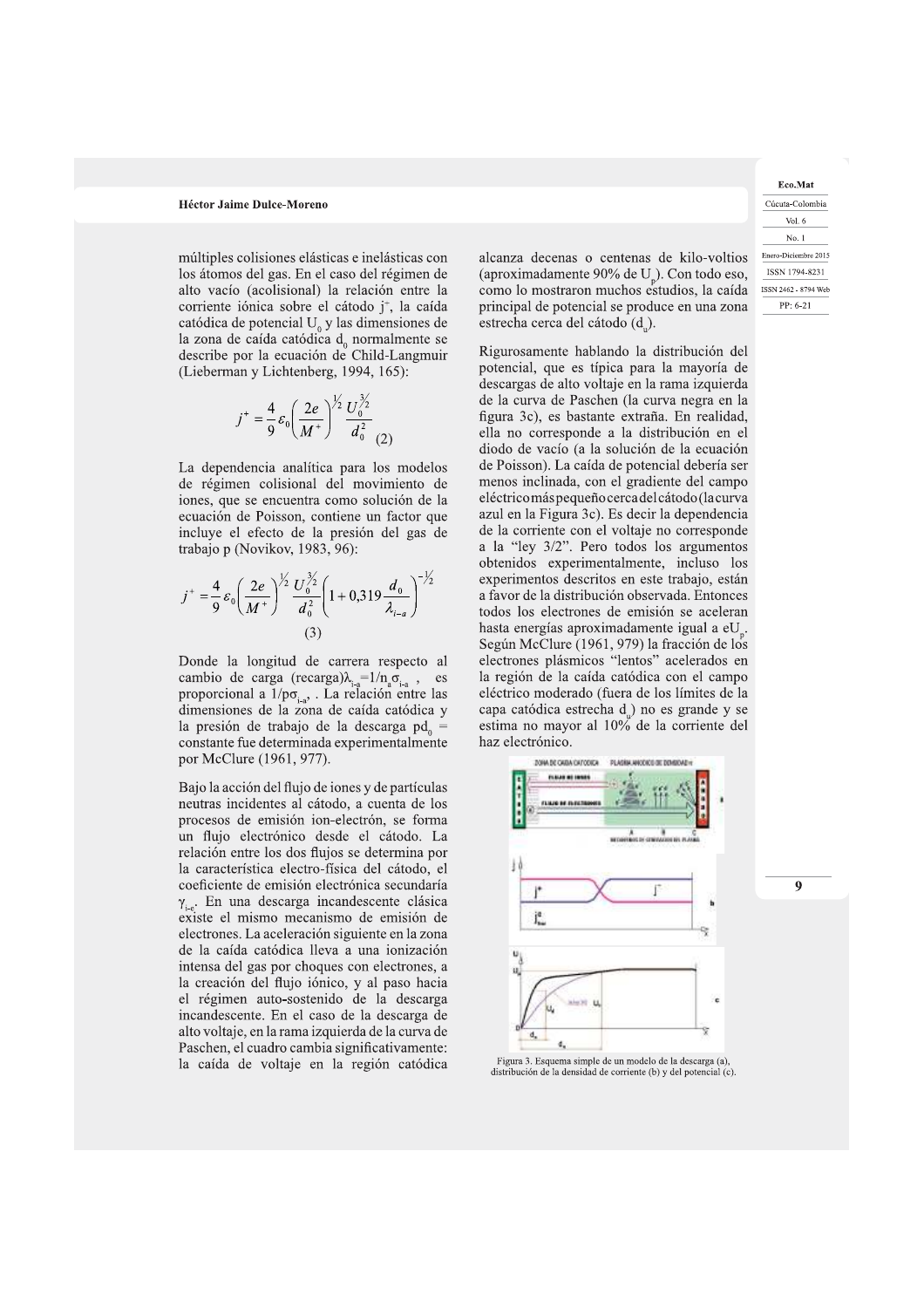Eco.Mat Cúcuta-Colombia Vol. 6 No. 1 Enero-Diciembre 2015

ISSN 1794-8231

ISSN 2462 - 8794 Web

PP: 6-21

Descargas eléctricas y sus aplicaciones

Para las condiciones de encendido de las descargas de alto voltaje en la rama izquierda de la curva de Paschen la longitud de la carrera libre de los electrones de emisión  $\lambda_{\epsilon_3}$  es mucho mayor que las dimensiones del intervalo de descarga (ánodo-cátodo)  $d_{ac}$ y el haz catódico no puede participar directamente ni en el proceso de creación del flujo iónico hacia el cátodo ni en el de formación del plasma anódico. Por eso, es válida y muy actual, para esta familia de descargas, la pregunta sobre el mecanismo de generación del plasma de descarga con la densidad n suficiente para lograr el régimen auto-sostenido.

En trabajos publicados hasta los años 80, sobre el estudio de descargas de alto voltaje (McClure, 1961, 982; Krendel, 1977, 124; Novikov, 1983, 56), se considera el mecanismo de ionización del gas de trabajo por electrones "reflejados" del ánodo (mecanismo C en la figura 3a) como uno de los más probables. El ánodo está bajo la acción de haces catódicos, de cuantos de rayos X de frenado y de un flujo iónico acelerado por la caída catódica. Bajo estos factores aparece la emisión electrónica. La parte de los electrones resultantes de los procesos de fotoemisión y emisión ión-electrón es pequeña, la mayor parte la aportan los electrones reflejados no elásticamente por el ánodo. El coeficiente de reflexión de electrones depende de: el ángulo de incidencia al ánodo, el material del ánodo, la energía de los electrones, si hay o no una película superficial en el ánodo etc. El estudio detallado y las estimaciones del balance de las partículas cargadas demostraron que tal mecanismo de generación garantiza la condición de régimen auto-sostenido de la descarga solo en un 10-50% (Zavialov, Krendel, Navikov y Shanturin, 1989, 204). Finalmente, la influencia de la ionización por los electrones (distintos a los del haz catódico) provenientes de la región de la caída catódica y, en el caso típico de la descarga cilíndrica, la emisión electrónica secundaria de las paredes de cuarzo (mecanismo B en la Figura 3a) no produce un aporte significativo en el balance de las partículas cargadas (McClure, 1961,  $204$ ).

Aunque es evidente que los mecanismos

estudiados son adecuados, y se pueden dar sin duda en la descarga, es muy probable que precisamente ellos sean los responsables de la aparición inicial del plasma en el espacio de la descarga. Sin embargo en el proceso de generación de partículas cargadas el papel dominante lo juegan los procesos de interacción colectiva "haz-plasma".

El mecanismo de haz de calentamiento de los electrones plásmicos es bien conocido (Levitsky y Shanturin, 1965, 1182; Levitsky y Shanturin, 1967, 350). La esencia de este mecanismo de generación está en que a cuenta de la interacción coulombiana, entre los electrones del haz y las cargas en el plasma, se excitan las oscilaciones intensas de Langmuir que producen calentamiento acolisional de los electrones plásmicos (Femsier, Manheiner, Meger y Mathew, 1998, 2140). En ciertas condiciones el calentamiento puede ser eficiente para la ionización intensa del gas que compensa totalmente la pérdida de las partículas cargadas y garantiza el régimen auto-sostenido de encendido de la descarga. Para las condiciones de existencia de la descarga de alto voltaje el mecanismo "haz-plasma" (mecanismo A en Fig. 3a) es el mecanismo más eficaz en la generación de partículas cargadas en el espacio de la descarga (Zavialov, Krendel, Navikov y Shanturin, 1989, 113). A continuación se realizaran las estimaciones respectivas de los mecanismos posibles de generación de las partículas cargadas en la región del plasma anódico para la descarga de estudio.

Descarga en Líquidos. El estudio de las descargas en líquidos nace de la necesidad de estudiar los procesos en el maquinado mediante descargas eléctricas (Electrical Discharge Machinining, EDM) y el tratamiento de aguas. En primera instancia se trataron de identificar como descargas de barrera dieléctrica, considerando como dieléctrico el líquido correspondiente, pero que posteriormente se demostró que la ruptura y participación de componentes del líquido en el plasma que se forma por la descarga lo hacen diferente (Yang Y., Cho Y.I., y Fridman A., 2012, 15).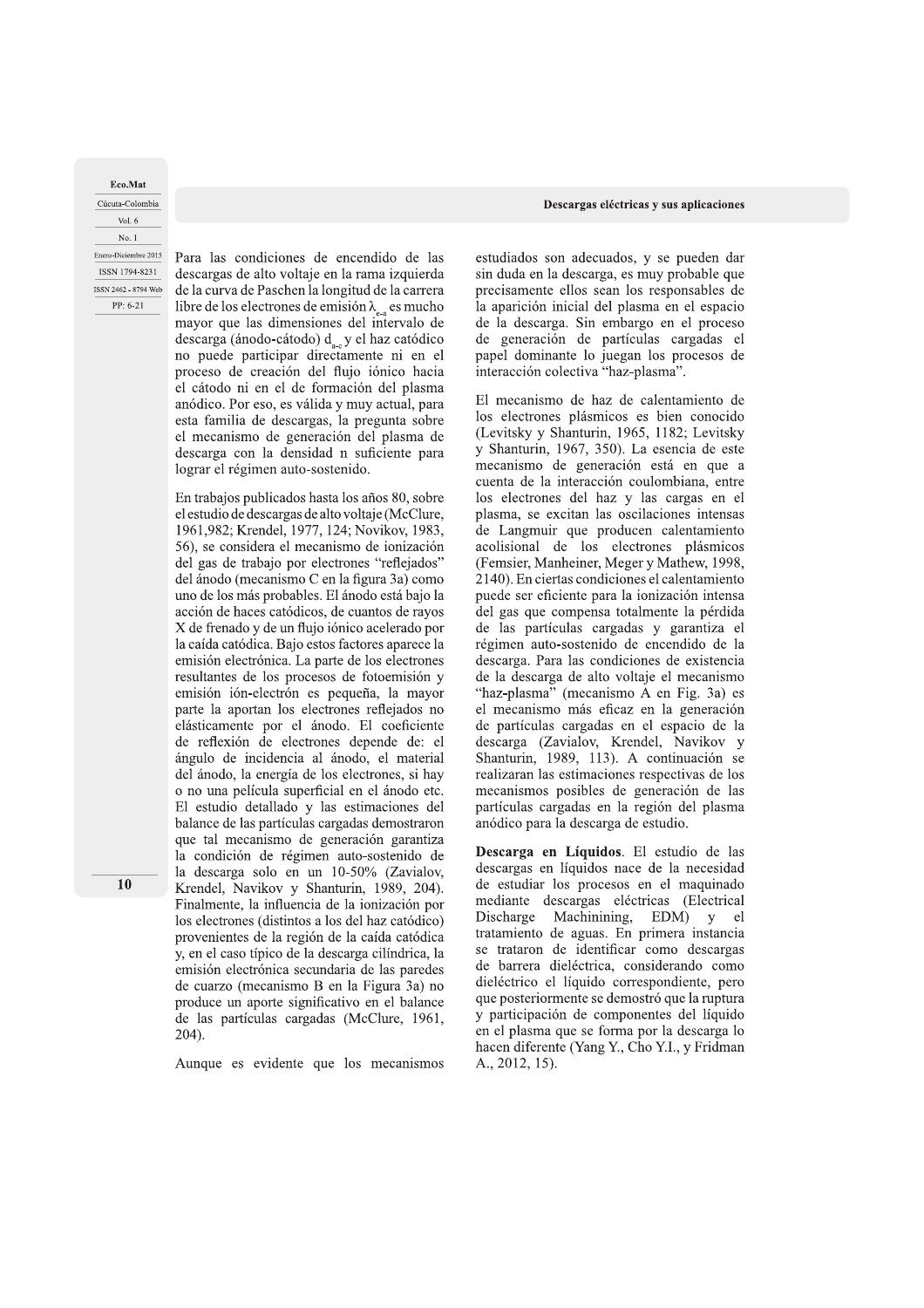Aunque la teoría de la descargas es la misma que la de las descargas en gases, la formación de burbujas hace que se den particularidades en cuanto a la interacción de la radiación y de las partículas cargadas con los sustratos líquidos y/o sólidos.

# **FÍSICA DEL PLASMA**

Se conoce como plasma a un medio gaseoso que contiene un número apreciable de cargas libres pero que es aproximadamente neutro en su conjunto. La gran cantidad de cargas libres generan altas conductividades eléctricas, las que pueden establecer fácilmente corrientes que interactúan con campos magnéticos aplicados y con los propios producidos por tales corrientes eléctricas. Un porcentaje mayor al 99% de la materia en el universo existe en forma de plasma; el medio estelar, interplanetario e interestelar, y las altas atmósferas planetarias (ionosferas). Sin embargo, en los medios relativamente densos y/o fríos en los que se desarrolla la vida el estado de plasma es más raro por la tendencia a la recombinación de las cargas libres. Experimentalmente se debe suministrar energía a un gas para producir el estado de plasma, y para mantenerlo cuasi-estable, sobre todo en las condiciones necesarias para algunas aplicaciones específicas.

## Parámetros de un Plasma

Los plasmas pueden caracterizarse a partir de sus temperaturas, diferenciando las de las partículas neutras de las iónicas y electrónicas por una parte, y por otra por las concentraciones de las diferentes especies. Sin embargo los parámetros que más influyen en la estabilidad de los plasmas son la longitud de Debye, la cuasi-neutralidad, y el comportamiento colectivo.

Longitud de Debye. Si le entregamos energía a un gas, comúnmente produciendo una descarga eléctrica a través de éste, los electrones emitidos por el cátodo producirán disociación e ionización de las moléculas del gas, aumentándose el número de electrones capaces de ionizar. Por otra parte, los electrones libres emiten radiación electromagnética al ser acelerados en su interacción con otras partículas, y los iones, átomos y moléculas emiten y absorben radiación al des-excitarse o excitarse a distintos niveles; esta radiación también produce ionizaciones. Se establece eventualmente un equilibrio entre los distintos tipos de ionizaciones, recombinaciones y pérdidas y ganancias de partículas a través del contorno, sostenido por el circuito externo. En este estado de plasma tendremos una población de electrones, iones con distintos estados de carga y excitación, partículas neutras (moléculas y átomos) también en distintos estados excitados, y radiación electromagnética. La población relativa de cada una de estas especies dependerá del tipo de equilibrio que se establezca; los procesos de ionización más importantes son los debidos a impacto electrónico (e +  $\overline{A}$  $\rightarrow$  A<sup>++</sup>2e) y la conocida como ionización por radiación (hn + A  $\rightarrow$  A<sup>++</sup> e), mientras que las recombinaciones corresponden a los procesos inversos; recombinación a tres cuerpos  $(A^+ + 2e \rightarrow e + A)$  y recombinación con emisión de radiación ( $A^+$ + e  $\rightarrow$  hn + A). En equilibrio termodinámico estos cuatro procesos estarían equilibrados; por lo tanto habría una temperatura única para todas las especies, a la que cada proceso y su inverso producirían la misma cantidad de reacciones por unidad de tiempo, lo que requiere una población relativa de especies muy particular para cada temperatura. Muy rara vez el plasma es lo suficientemente extenso y denso para retener la radiación y establecer así un equilibrio con ella; de todas maneras es todavía posible tener equilibrio termodinámico entre los procesos que no involucran radiación; la ecuación de Saha permite entonces obtener la población relativa de especies. Sin embargo, a las densidades y temperaturas habituales de plasmas de laboratorio la recombinación a tres cuerpos es generalmente mucho menos probable que la recombinación radiactiva. El resultado es entonces que muchas veces se establece un equilibrio de poblaciones no termodinámico, en el que la ionización por impacto es balanceada por recombinación radiactiva.

Los procesos inelásticos considerados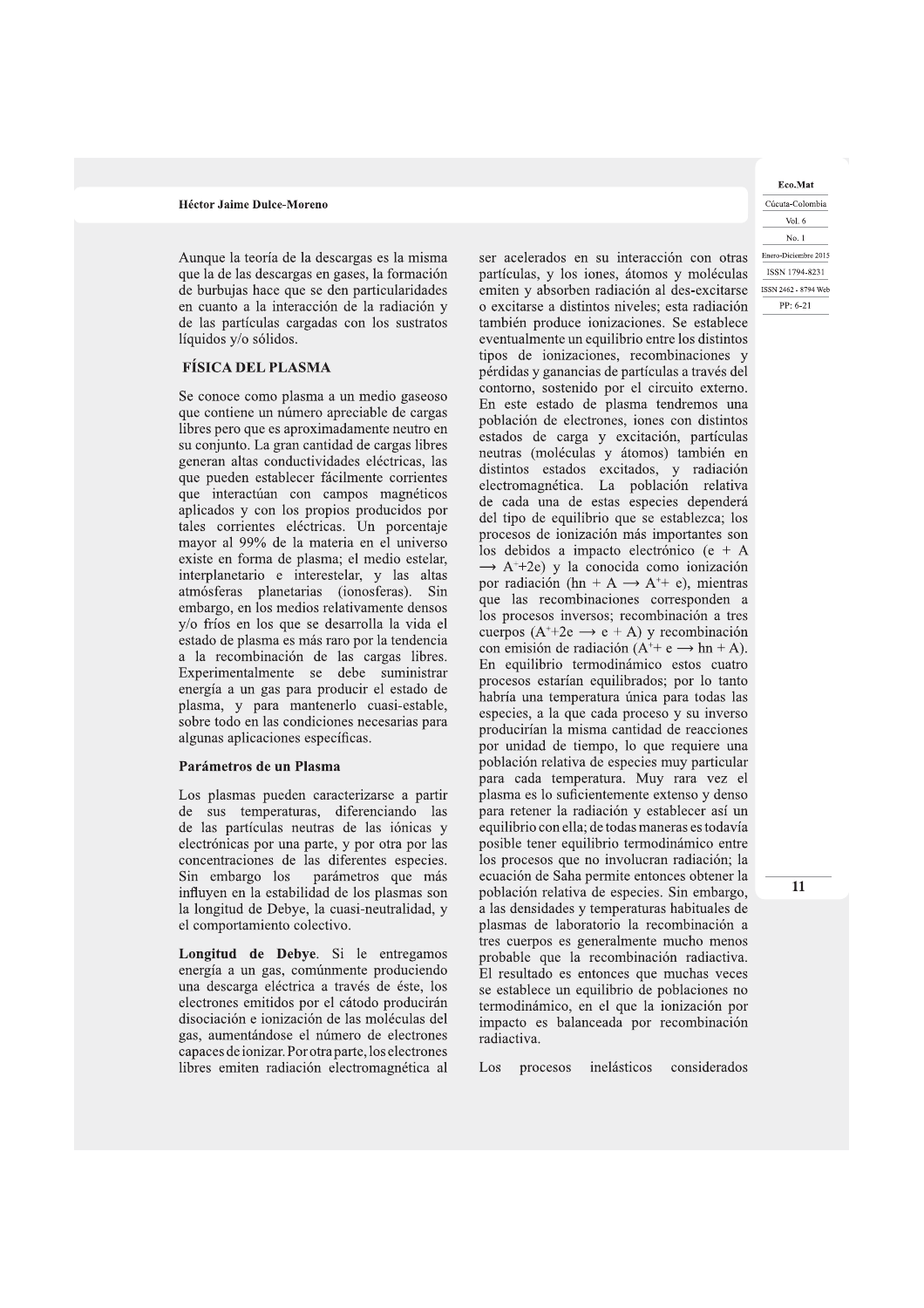**Eco.Mat** Cucuta-Colombia Vol. 6 No. 1 PP: 6-21

Cúcuta-Colombia<br>
Vol. 6<br>
No. 1<br>
Enero-Diciembre 2015<br>
ISBN 1794-8231<br>
producen entonces un cierto nivel de<br>
ISBN 1794-8231<br>
problación de las especies del plasma. Estas<br>
ssn 2462-8794 Web<br>
especies interactúan también a tr especies interactúan también a través de procesos elásticos, especialmente las especies cargadas a través de la fuerza eléctrica de largo alcance.

Aunque el alcance de la fuerza eléctrica entre dos cargas en el espacio vacío es infinito, en el interior del plasma éste se reduce debido a la presencia de las demás cargas de signo contrario que rodean cualquier carga. Imaginemos un ion positivo en un plasma debido a la fuerza de Coulomb, toda una nube de electrones negativos será atraída hacia ese ion. Estos electrones formarán alrededor del ion una coraza de carga contraria que impedirá que la carga de este ion sea sentida por cargas más lejanas. Lo mismo ocurrirá con los electrones y de esta manera se genera un efecto de apantallamiento, que limita el alcance real de la atracción o repulsión de cada carga hacia sus vecinas. Esta distancia, que podríamos definir como el radio de la esfera real de influencia de cada carga dentro del plasma se conoce como la distancia de Debye o la longitud de Debye. Debe su nombre al físico holandés Peter Debye, quien fue el primero en reconocer este efecto para aplicar el movimiento de los iones en la solución de un electrolito. Esta distancia está dada por (Harry J.E., 2010, 36):

$$
\lambda_{\rm p} = \left[ \left( \varepsilon_{0} \, \mathrm{k} \, \mathrm{T}_{\rm e} \right) / \left( \, \mathrm{n}_{\rm e} \, \mathrm{e}^{2} \, \mathrm{k} \right) \right]^{1/2} \tag{4}
$$

real de imitencia de cada carga dentro del es tan baja<br>
plasma se conoce como la distancia de Debye en las dim<br>
o la longitud de Debye. Debe su nombre al garantizar y<br>
físico holandés Peter Debye, quien fue el gas ionizad libre  $(8,85x10^{-12} \text{ C}^2/\text{ N m}^2)$ , n<sub>e</sub> es el número de cargas (positivas o negativas) por metro cúbico y e es la carga del electrón  $(1.60 \times$  $10^{-19}$  C). Esto puede expresarse en el sistema M.K.S. (Harry J.E., 2010, 37), es decir calculada en metros como:

 $\lambda_{\rm p} = 69 \text{ x } (T_{\rm e}/n_{\rm e})^{\frac{1}{2}}$  (5)

De esta manera, la distancia de Debye crece al aumentar la temperatura, pues en los gases más calientes las partículas se mueven más rápidamente y entonces el apantallamiento es menos efectivo; y disminuye al aumentar la

# $\frac{1}{2}$   $\frac{1}{2}$   $\frac{1}{2}$   $\frac{1}{2}$   $\frac{1}{2}$   $\frac{1}{2}$   $\frac{1}{2}$   $\frac{1}{2}$   $\frac{1}{2}$   $\frac{1}{2}$   $\frac{1}{2}$   $\frac{1}{2}$   $\frac{1}{2}$   $\frac{1}{2}$   $\frac{1}{2}$   $\frac{1}{2}$   $\frac{1}{2}$   $\frac{1}{2}$   $\frac{1}{2}$   $\frac{1}{2}$   $\frac{1}{2}$   $\frac{1}{2}$   $\$

densidad de las cargas, pues cuando hay una gran densidad de cargas el apantallamiento es mayor. Es importante hacer notar que es precisamente la temperatura (el movimiento agitado de los elementos del plasma) la que impide que las cargas se recombinen para formar átomos o moléculas neutras. Los plasmas fríos sólo pueden mantenerse a muy baja densidad, como los interestelares e intergalácticos, ya que en ese caso tampoco es muy probable que haya recombinaciones. Aunque no se ha demostrado que esta relación pueda aplicarse en el interior de un gas ionizado, la distancia de Debye es un buen indicador de la distancia a la cual domina la influencia de cada partícula.

Como cada partícula tiene su propia esfera de Debye, es de esperar que estas esferas se traslapen y de esta manera el plasma va a responder colectivamente. Como ya se mencionó, la distancia de Debye aumenta al disminuir la densidad; sin embargo, si la densidad de carga en un gas ionizado es tan baja que no hay suficientes cargas en las dimensiones del plasma como para garantizar un comportamiento colectivo, este gas ionizado no será un plasma. Es fácil ver que en este caso tampoco podrá obtenerse la condición de cuasi-neutralidad. De hecho, para que un plasma exista es necesario que las dimensiones del espacio ocupado por el plasma sean mucho mayores que la longitud de Debye. Por ejemplo, en el medio interplanetario, la densidad de electrones (y de iones) es de 10 por centimetro cubico. En las dimensiones espaciales este medio se comporta como un plasma y presenta toda la gama de interesantes procesos que caracterizan a los plasmas. Pero si en una botella de laboratorio colocamos un gas formado por iones y electrones con una densidad de 10 por cm<sup>3</sup>, tendríamos un vacío prácticamente perfecto del cual no podríamos obtener ninguna respuesta. Esta representa una de las dificultades para experimentar con plasmas pues no son escalables, y en general los prototipos de laboratorio no se comportarán como los enormes sistemas naturales.

La cuasi-neutralidad. Puesto que en el plasma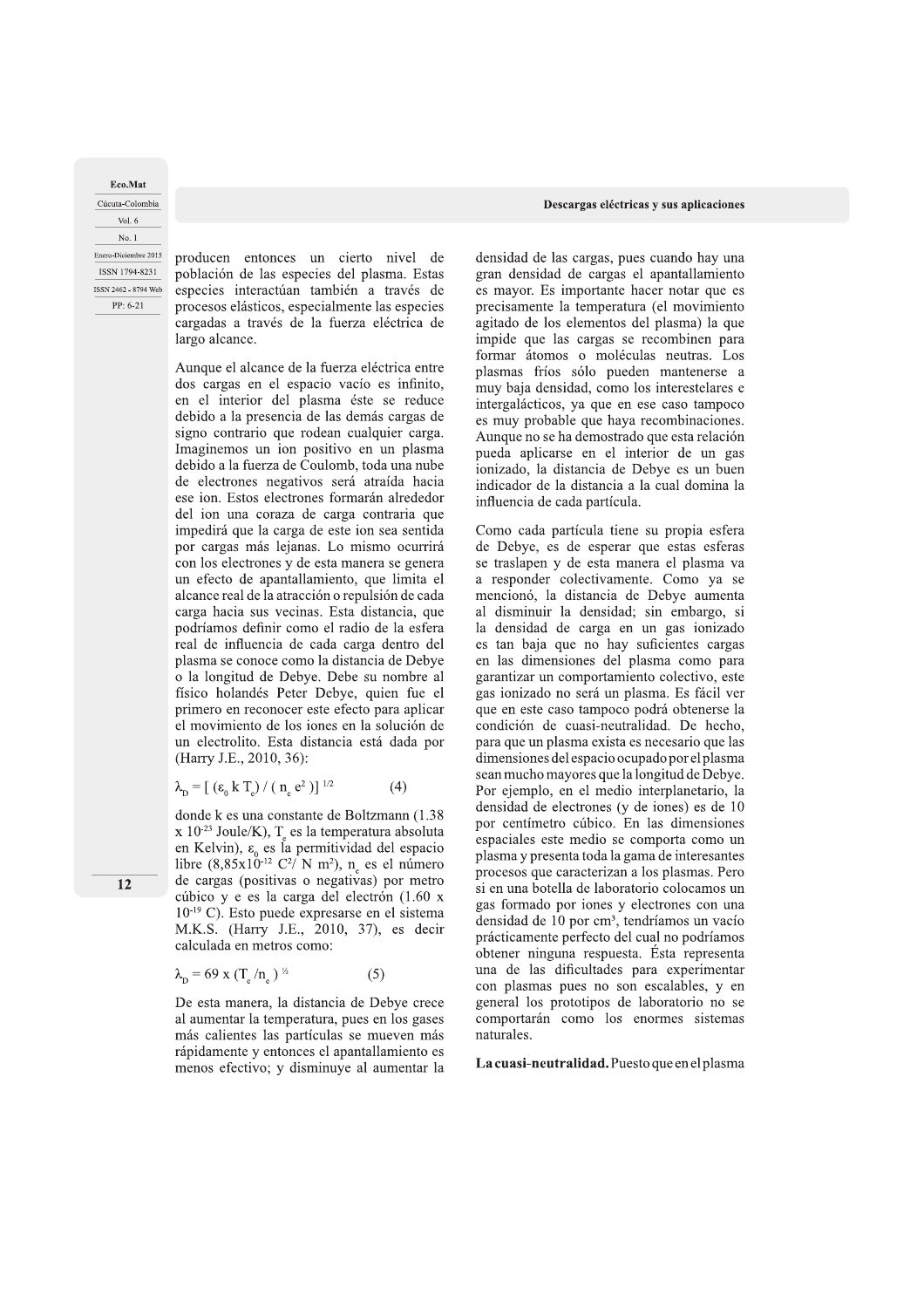existe muy poca restricción al movimiento de las cargas, tiende a mantener un estado de neutralidad eléctrica aún en regiones muy pequeñas. Cualquier acumulación de carga de un solo signo en cierta región del plasma producirá una fuerza atractiva para las cargas opuestas lo suficientemente grande como para recuperar el equilibrio de la carga eléctrica casi instantáneamente. De esta manera, si el plasma no es forzado por campos eléctricos o magnéticos muy intensos a mantener acumulaciones locales de carga, permanecerá en un estado de cuasi-neutralidad; esto es, un estado en el que la concentración de cargas positivas será prácticamente igual a la concentración de cargas negativas, aun en pequeñas regiones del espacio.

Los movimientos colectivos y la cuasineutralidad son fundamentales para el estado de plasma, al grado que suele definirse al plasma como un sistema cuasi-neutro constituido por un gran número de partículas cargadas que exhiben movimientos colectivos.

Comportamiento colectivo. Una de las principales características de la materia en estado de plasma es su capacidad de responder colectivamente a impulsos internos y externos. Este comportamiento fue descrito por primera vez por John Willian Strutt Rayleigh. Los movimientos colectivos del plasma son consecuencia del gran alcance de las fuerzas electrostáticas que sienten entre sí las partículas cargadas que lo componen. A la fuerza entre dos partículas cargadas se le conoce como fuerza de Coulomb, porque fue el físico francés Charles Charles-Augustin Coulomb quien midió por primera vez la fuerza entre cargas eléctricas a diferentes distancias. Según la relación encontrada por Coulomb:

$$
F_e = K_e \, q_1 q_2 / r^2 \tag{6}
$$

Lo que indica que la fuerza  $F_e$  depende directamente del producto de la magnitud de las cargas  $(q_1 \ y \ q_2)$  de las partículas que interactúan e inversamente del cuadrado de la distancia (r) que las separa, donde K es la constante electrostática (Ke =  $8,99x10^{-9}$  N.m/  $C<sup>2</sup>$ ). Esta fuerza se incrementa al aumentar la carga de cualquiera de las partículas y disminuye al aumentar la distancia entre ellas. Sin embargo, aunque la fuerza disminuye con la distancia, para que se reduzca a cero, es necesario que la distancia entre las cargas sea infinita. De esta manera, una carga eléctrica sentirá la presencia de otra a distancias muy grandes.

De la experimentación con cuerpos cargados eléctricamente se sabe que las cargas del mismo signo (positivas con positivas o negativas con negativas) se repelen, mientras que las de signos diferentes se atraen. La fuerza entre cargas eléctricas es muy semejante a la fuerza gravitacional entre dos cuerpos masivos, pero en este último caso la fuerza entre dos masas siempre es de atracción, mientras que entre cargas la fuerza puede ser de atracción o de repulsión, dependiendo del signo de la carga.

Las fuerzas eléctricas entre partículas son mucho mayores que sus fuerzas de atracción gravitacional. Por ejemplo, entre un protón y un electrón a una distancia cualquiera, la fuerza de atracción eléctrica es 1039 veces mayor que la fuerza de atracción gravitacional. De esta manera, las fuerzas dominantes en el interior del plasma son las eléctricas, las cuales, como ya dijimos, son de muy largo alcance. En el interior de un gas compuesto por átomos o moléculas neutras, las interacciones entre sus componentes sólo se darán a distancias comparables a las dimensiones geométricas de los mismos. Pero en el interior de un plasma las partículas interactúan a distancias mayores y de esta manera, aun los plasmas de muy baja densidad funcionan de manera cohesiva. Cada ion y cada electrón en el interior de un plasma puede sentir la influencia de muchas partículas a su alrededor, de manera que el comportamiento del plasma estará determinado por interacciones colectivas y no solamente por la interacción entre dos partículas individuales.

# **APLICACIONES DE LAS DESCARGAS ELECTRICAS**

Las aplicaciones de las descargas se clasificaran en tres grandes grupos: En el primero las aplicaciones relacionadas con el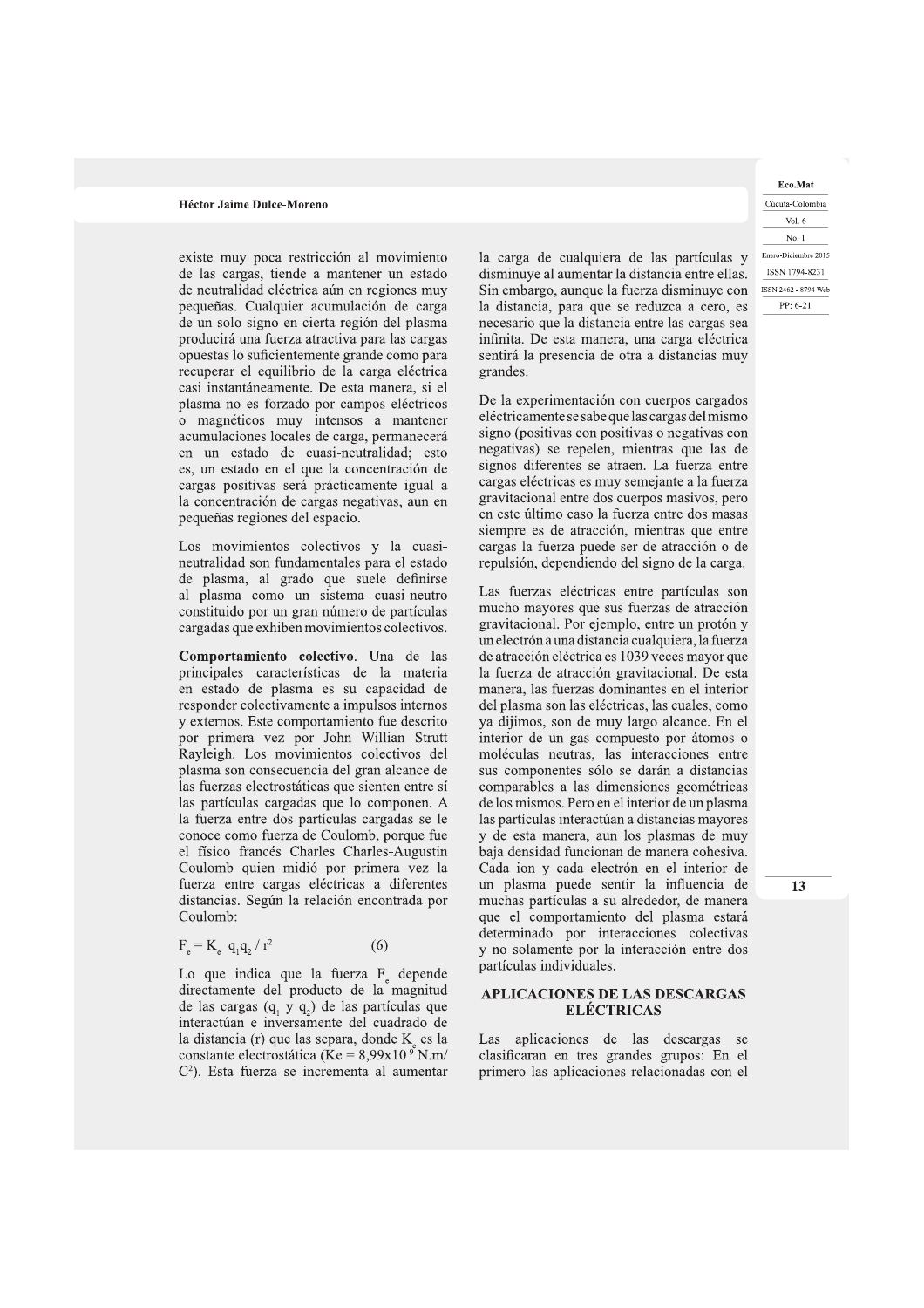**Eco.Mat** Cucuta-Colombia Vol. 6 No. 1 PP: 6-21

Cúcuta-Colombia<br>
Vol. 6<br>
No. 1<br>
Enero-Diciembre 2015<br>
ESN 1794-8231<br>
está el maquinado con descargas eléctricas,<br>
ISSN 2462-8794 Web<br>
los recubrimientos duros entre otros; el<br>
PP: 6-21 segundo grupo formado por las aplicac

# Tratamiento Superficial

Uno de los problemas de más actualidad en la industria metalmecánica de alta tecnología y en la fabricación de aparatos de precisión es el desarrollo de técnicas de tratamiento superficial avanzado que logren mejorar propiedades de los materiales tales como: microdureza, resistencia al desgaste por fricción, resistencia a la corrosión, etc. No hay duda que el progreso en estas ramas está ligado ante todo con los éxitos en el diseño y construcción de dispositivos que, como resultado de amplios estudios y del control de los procesos que en ellos se suceden, logren la producción de materiales con propiedades tribológicas predeterminadas de acuerdo con una necesidad específica.

Desde los años 70 se realizan investigaciones intensas en el área de tratamiento de superficies de materiales de construcción por haces de partículas cargadas y especialmente por haces iónicos.

Dependiendo de la energía con la que los iones llegan a una superficie puede prevalecer uno de tres procesos diferentes (ver figura 4). Si la energía es muy baja (hasta decenas de electrón-voltios) los iones se depositan en la superficie, creándose un recubrimiento - película delgada. Si la energía es mayor (algunas centenas de electrón-voltios) predomina un proceso de chisporroteo de la superficie (conocido como sputtering), dicho proceso es útil para limpieza superficial o para evaporar materiales en procesos de recubrimiento. Finalmente, a energías mucho mayores (desde 5 kilo-electrón-voltios hasta algunos Mega-electrón-voltios), los iones penetran dentro de la superficie sólida incrustándose a una profundidad de varias capas atómicas. Este proceso se conoce como implantación iónica.



Figura 4. Tipos de procesos según el potencial acelerador.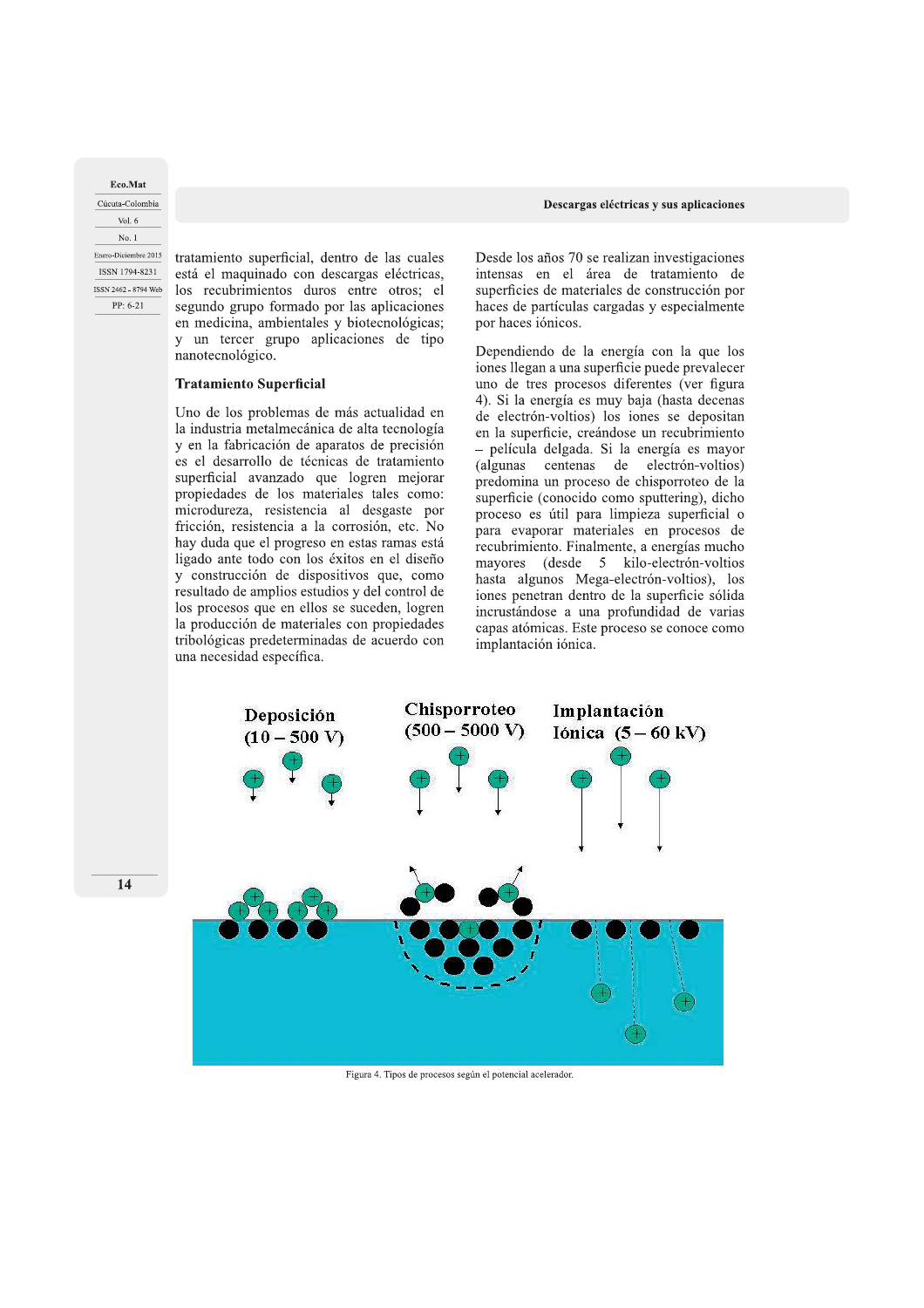Las tecnologías iónicas se refieren por su realización técnica a métodos vacío-plásmicos que permiten producir capas modificadas con adhesión del 100% al material tratado diferenciándose y superando en este aspecto a los métodos tradicionales de aplicación de recubrimientos en vacío (magnetrón, acelerador, chisporroteo resistivo o activo).

En el proceso de implantación de iones acelerados tiene lugar la modificación en las capas superficial y subsuperficial del material original sin cambio en las dimensiones geométricas de la pieza tratada, y no se presenta como en el caso de chisporroteo una frontera bien definida capa – material original con diferentes características físicas (por ejemplo, el coeficiente de expansión térmica). En este sentido este método es próximo a los procesos tradicionales de saturación de superficies de materiales sólidos con adición de aleado tales como nitruración, carbonización, cementación con boro etc. Es muy importante tener en cuenta que el mecanismo de adición difiere radicalmente ya que la concentración de aditivo se determina no por las constantes de difusión del proceso en equilibrio de saturación de la superficie sino por las interacciones cinéticas del ion, acelerado hasta decenas kilo-electrón-voltios, con la red cristalina del material a tratar. Una consecuencia de esta diferencia es que la concentración del elemento implantado puede alcanzar un 20-70% en comparación con 3-7% que es común para los procesos de difusión. Con todo esto el tratamiento por implantación no se acompaña por calentamiento significativo del material tratado que es una ventaja muy grande frente a los métodos físico-químicos donde la temperatura del procesamiento es alta, en algunos casos supera la temperatura de transformación de fase. Una temperatura alta puede producir deformación de piezas tratadas.

Después de los primeros experimentos sobre modificación de superficie por haces iónicos de alta energía se encuentra claro que es necesario estudiar los procesos de interacción de una partícula acelerada con el material bombardeado ya que el mecanismo de fortalecimiento de material es bastante complejo y depende de múltiples factores como del tipo de ion, su energía, dosis, composición química del material origen y temperatura entre otros. El ion frenado en el material participa y estimula una gran cantidad de procesos a nivel superficial y subsuperficial: crecimiento y traslación de dislocaciones, formación de nuevos compuestos químicos, destrucción de composiciones originales, difusión estimulada por radiación, etc., y el producto final del tratamiento es una resultante de todos estos procesos. Por lo anterior hasta la presente no se ha elaborado una teoría completa que abarque y determine en su totalidad el proceso de modificación de una superficie por un haz iónico.

Entrelosprincipales mecanismos que producen endurecimiento de metal se pueden mencionar algunos: creación de composiciones químicas, defectos por radiación de la red cristalina, formación de capas subsuperficiales que provocan la tensión compresión – extensión en la superficie de material. Todavía no existe una solución del problema de determinar con exactitud cuál es el efecto de modificación y el comportamiento de la capa que se desgasta ya que el grosor de capas obtenidas por implantación iónica en la mayoría de los casos no supera un micrómetro (1 $\mu$ m). Sin embargo los resultados impresionantes en la modificación de propiedades tribológicas de materiales por los métodos de implantación iónica han obligado a los investigadores a buscar los métodos óptimos de la nueva tecnología, y a diseñar equipos con tecnologías especializadas. Una razón por la que no se utiliza ampliamente en la industria este método es la no existencia de un equipo simple, seguro y económico.

# Deposición de películas

En el caso de la deposición de material utilizando descargas eléctricas, y por ende de plasmas, se encuentran dos técnicas muy utilizadas están son la de deposición por chisporroteo y deposición química de vapor (Chemical Vapor Deposition, CVD), que para el caso de la utilización de un plasma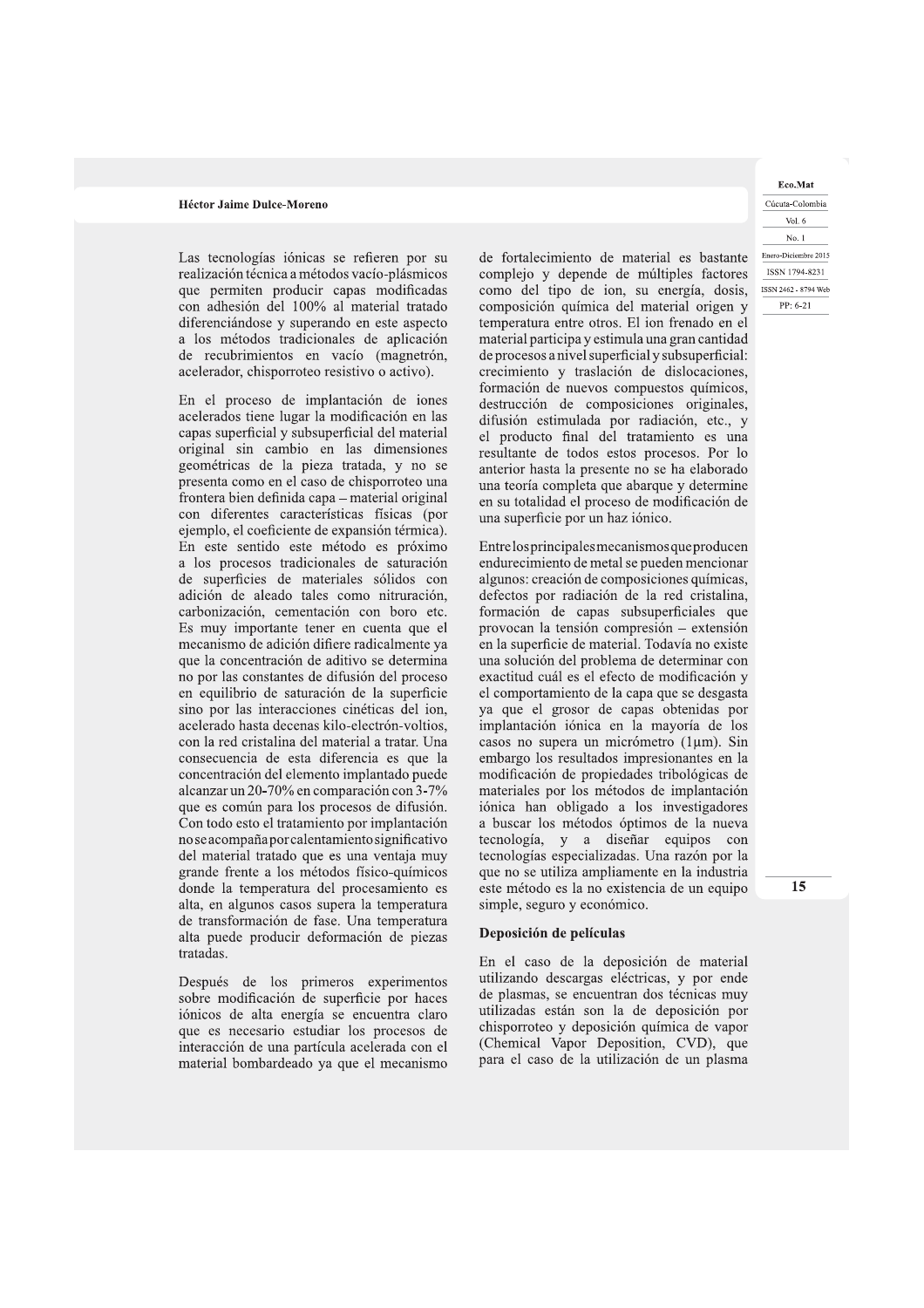Eco.Mat Cúcuta-Colombia Vol. 6 No. 1 Enero-Diciembre 2015 ISSN 1794-8231 ISSN 2462 - 8794 Web

PP: 6-21

se denomina mejoramiento vía plasma de deposición química de vapor (plasma enhance Chemical vapor deposition, PE-CVD) (Bogaerts, Neyts, Gijbels, y van der Mullen, 2002, 630).

Un caso interesante relacionado con la deposición asistida con plasma es el descrito por Lundin y Pedersen (2013), para el endurecimiento de superficies cerámicas mediante la deposición de películas de cobre, titanio y carbón a una temperatura de 560°C, mucho menor que la requerida en un termorociado.

La técnica de PE-CVD fue también utilizada por Grotjahn y otros (2013), para depositar películas de silicio que contenían carbono tipo diamante, mediante este estudio fue posible determinar la importancia del manejo de los parámetros de la descarga para poder obtener resultados óptimos en la formación de películas con determinadas características.

# Grabado (Etching).

Mediante esta técnica se desprende material siguiendo un cierta uniformidad, comúnmente se utilizan descargas incandescente de corriente directa (dc) o de radiofrecuencia (rf) (Bogaerts, Neyts, Gijbels, y van der Mullen, 2002, 631).

Maquinado mediante descargas eléctricas (EDM).

Una de las aplicaciones de mayor desarrollo en los últimos años corresponde al maquinado mediante descarga eléctrica (electrical discharge machining, EDM), esta técnica se basa en los efectos erosivos que produce la energía termoeléctrica que circula entre la pieza de trabajo y un electrodo; el comportamiento del flujo de calor fue estudiado por Zhang y otros (2013) quienes concluyeron que el modelo de fuente de calor de Gauss es el que más se ajusta al EDM. El pulso de la descarga se genera a través de una pequeña distancia produciendo el desprendimiento del material no deseado mediante la fusión y vaporización de dicho material, una descripción completa de los procesos se dan el maquinado con descargas eléctricas es realizada por Khatter (2010), donde no solo hace una revisión de la literatura existente sino también propone un modelo térmico con los cálculos energéticos correspondientes.

Generalmente se utiliza como cátodo el electrodo del equipo y como ánodo la pieza de trabajo. Una revisión de las investigaciones sobre el EDM fue realizada por Abbas, Solomon y Bahari (2007); en dicho trabajo se describe los efectos de las vibraciones ultrasónicas asociadas cuando los pulsos de las descargas se encuentran dentro del rango ultrasónico (UEDM); de igual manera se discute la conveniencia del maquinado en seco (DEDM, Dry Electrical discharge Machining), teniendo en cuenta las ventajas comparativas desde el punto de vista ambiental, al no producirse vapores contaminantes que generan polución, a diferencia cuando el maquinado se efectúa en un medio líquido. Por otra parte Roth, Kuster y Wegener (2013) han realizado estudios sobre el efecto de la presencia de gases oxidantes en la estabilidad de la DEDM. De igual manera se proponen técnicas novedosas como el caso de la mezcla de polvos en las soluciones que se utilizan para el maquinado (powder mixed electrical discharge machining, PMEDM). Finalmente se realiza una descripción de las aplicaciones del maquinado en agua y se evalúan algunos modelos teóricos. Una revisión más completa y más reciente sobre el EDM fue realizada por Kumar, Singh, Singh, y Sethi (2009). En dicho trabajo se definen los parámetros asociados a los procesos del maquinado mediante descargas eléctricas, entre ellos: el voltaje, el pico de corriente, duración e intervalo de los pulsos, forma del pulso, polaridad, distancia inter-electródica, tipo de enjuague dieléctrico. Dichos factores pueden ser expresado en tres parámetros básicos: el llamado factor de trabajo, es decir el porcentaje de duración del pulso con respecto al tiempo total del ciclo; la frecuencia del pulso; y el promedio de corriente. Posteriormente se discute los efectos del maquinado sobre la capa superficial de los materiales, y las modificaciones superficiales generadas por la aplicación del EDM. De igual forma Weir y Pantoja (2012) realizaron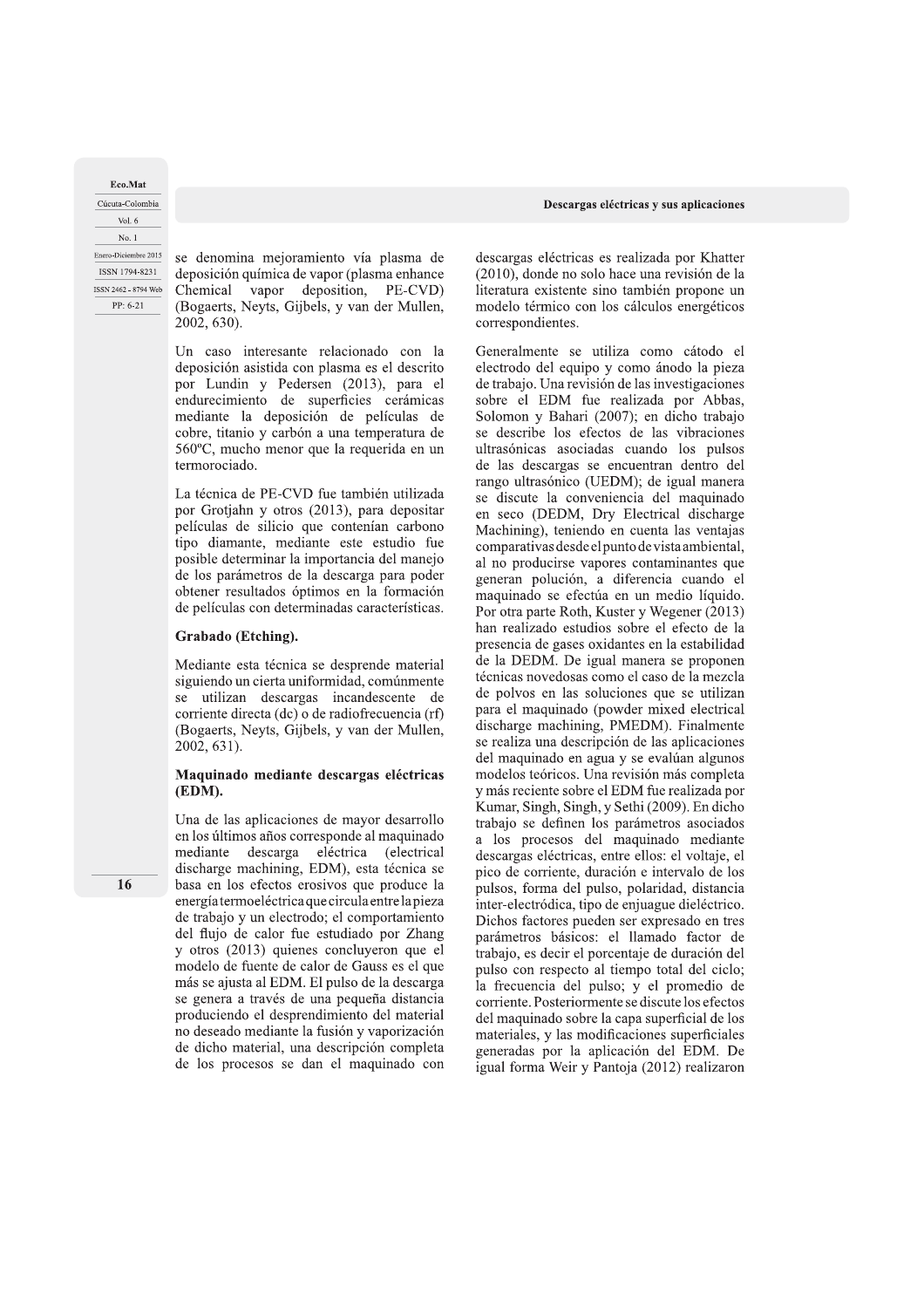un estudio de correlación entre la sensibilidad de las descargas eléctricas, la conductividad eléctrica y el tamaño de las partículas para el caso de materiales eléctricos compuestos.

Por otra parte el desarrollo de modelos teóricos del funcionamiento del EDM ha permitido la optimización de los procesos. No solo para proponer mejoras a la técnica, sino también para la implementación de equipos más robustos y con alternativas de aplicación (Joshi, y Pande, 2011). Un estudio de modelación y simulación de los procesos que ocurren en el EDM, con toda su complejidad, fue desarrollado por Weingärtner, Kuster, y Wegener (2012).

La industria en Malasia viene aplicando algunos cambios en la técnica EDM para convertirla en una manufactura más ecológica, combinando el maquinado con la destilación de agua, la cual sería utilizada como material dieléctrico (Abbas, Yusoff, y Mahmod@ Wahab, 2012).

Un estudio más profundo de modelización, para el caso de electrodos de carburo de tungsteno, con el propósito de optimizar el EDM fue realizado por Singh y Shukla (2012), en dicho estudio se tuvo en cuenta la geometría del cráter, la proporción de desgaste relativo y la rugosidad de la superficie adicionalmente a los parámetros tradicionales de EDM. Una de las conclusiones hace referencia a la baja eficiencia en la transferencia de energía, ya que tan sólo entre el 6,5% al 17,7% de la energía suministrada se utilizada efectivamente en el procesos de erosión, siendo ésta significativamente menor a la predicha por la modelización. Dicha eficiencia varía proporcionalmente con la corriente y la duración de los pulsos. Los valores óptimos son: 24 A de corriente, y entre 50 microsegundos y 200 microsegundos de duración de los pulsos.

Las aplicaciones del EDM han llegado incluso al campo de la investigación médica, un ejemplo de ello es el estudio realizado por Klocke, Schwade, Klink, Veselovac y Kopp (2013), su trabajo fundamentalmente se refiere a la compatibilidad de aleaciones con magnesio biodegradable, cuando las piezas para implantes ortopédicas son maquinadas mediante la técnica de EDM combinada con la conversión electrolítica vía plasma. Lamentablemente una de las conclusiones de dicha investigación se refiere a cierta toxicidad que se manifiesta mediante el ensayo de toxicidad in-vitro, posiblemente por la contaminación durante el proceso de maquinado con EDM, por lo cual se sugiere nuevos estudios con el propósito de determinar la causa de dicho resultado. Un trabajo realizado con el objeto de minimizar los efectos contaminantes en el EDM, a nivel microscópico, aplicable también al llamado maquinado electroquímico (ECM) y más específicamente al maquinado microelectroquímico pulsado  $(\mu$ PECM); la conclusión más importante de dicho estudio hace referencia al efecto que produce la presencia de contaminantes en la reducción del espacio entre el electrodo y la pieza de trabajo generando inestabilidades de las descargas y la formación de especies gaseosas no deseadas en el dieléctrico líquido utilizado (Schulze, y Shätzing, 2013).

Demellayer y Richard (2013) evaluaron la posibilidad de utilizar técnica del EDM para el maquinado de los llamados metales refractarios (Molibdeno y tungsteno), los cuales son difíciles de maquinar. Se encontró que el maquinado con EDM usando electrodos de filamento no dio los resultados esperados, ya que se consiguió una rugosidad de 0,22 micras que es cuatro veces mayor a la requerida, del orden de 0,05 micras, para las aplicaciones en el acelerador del CERN (centro Europeo de investigaciones nucleares), adicionalmente como consecuencia de las tensiones  $\overline{V}$ residuales se presentan agrietamientos no deseados. Una aplicación similar para el caso del maquinado de mono-cristales de carburo de silicio fue estudiada por Zhao, Kuneida y Abe (2013). La conclusión de dicho trabajo de investigación es que la técnica de EDM tiene potencial aplicación en el rebanado o corte de obleas de carburo de silicio, aunque también observaron la formación de grietas resultado de las tensiones residuales del tratamiento.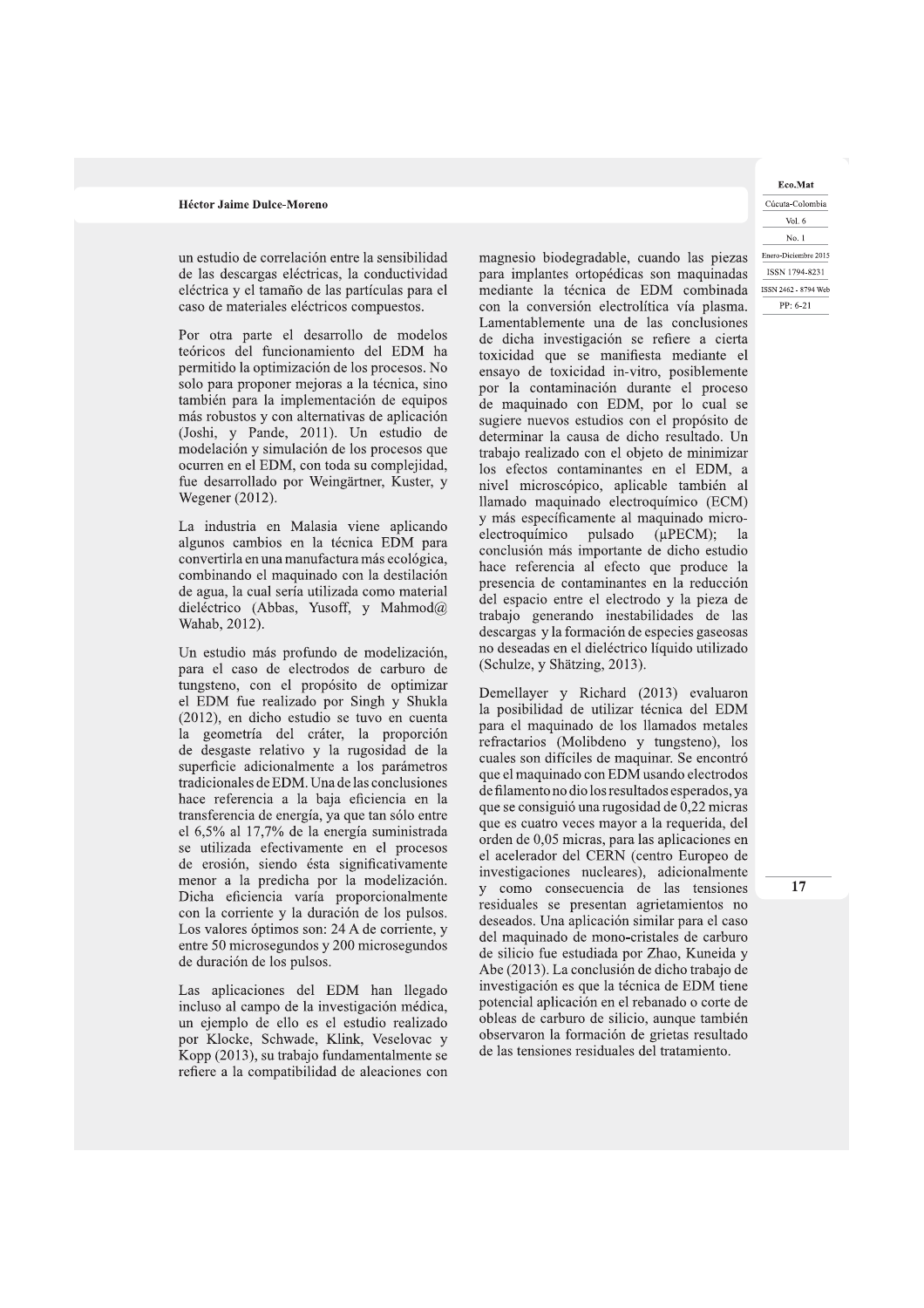Eco.Mat Cúcuta-Colombia Vol.  $6$ No. 1 Enero-Diciembre 2015 ISSN 1794-8231 ISSN 2462 - 8794 Web PP: 6-21

Assarzadeh y Ghoreishi desarrollan un estudio muy interesante en el que evalúan los resultados experimentales con respecto al modelo estadístico teórico del maquinado con EDM de un material compuesto, en este caso de carburo de cobalto-tungsteno (WC/6%Co). Como conclusión el porcentaje de error no supera el 10%, que para este tipo de procesos se puede considerar aceptable. Estudios similares se realizaron en la modificación de superficie de grafito mediante la EDM, en este caso se realizaron deposiciones de tungsteno, cromo, níquel y silicio sobre carbón y se analizaron las aleaciones que se obtienen por este método (Devarani, y Patowari, 2013).

Como se mencionó el maquinado de materiales cerámicos es difícil de realizar con otros métodos, al respecto Khanra y Pathak (2012, 7) realizan un estudio sobre el uso del EDM en el caso de los cerámicos avanzados especialmente en los buenos conductores como son: FeAl, Ni3Al, TiB2, y B4C.

Finalmente un estudio profundo del uso de la descargas eléctricas en el maquinado de hierro dúctil austemperizado fue realizado por Singh (2012).

## Implantación iónica

En el proceso de implantación de iones acelerados tiene lugar la modificación en las capas superficial y subsuperficial del material

#### Descargas eléctricas y sus aplicaciones

original sin cambio en las dimensiones geométricas de la pieza tratada, y no se presenta como en el caso de chisporroteo una frontera bien definida capa - material original con diferentes características físicas (por ejemplo, el coeficiente de expansión térmica). En este sentido este método es próximo a los procesos tradicionales de saturación de superficies de materiales sólidos con adición de aleado tales como nitruración, carbonización, cementación con boro etc. Es muy importante tener en cuenta que el mecanismo de adición difiere radicalmente ya que la concentración de aditivo se determina no por las constantes de difusión del proceso en equilibrio de saturación de la superficie sino por las interacciones cinéticas del ion, acelerado hasta decenas kilo-electrón-voltios, con la red cristalina del material a tratar. Una consecuencia de esta diferencia es que la concentración del elemento implantado puede alcanzar un 20-70% en comparación con 3-7% que es común para los procesos de difusión. Con todo esto el tratamiento por implantación no se acompaña por calentamiento significativo del material tratado que es una ventaja muy grande frente a los métodos físico-químicos donde la temperatura del procesamiento es alta, en algunos casos supera la temperatura de transformación de fase. Una temperatura alta puede producir deformación de piezas tratadas (Dulce, 2002, 14).



Figura 5. Evolución de las técnicas de implantación iónica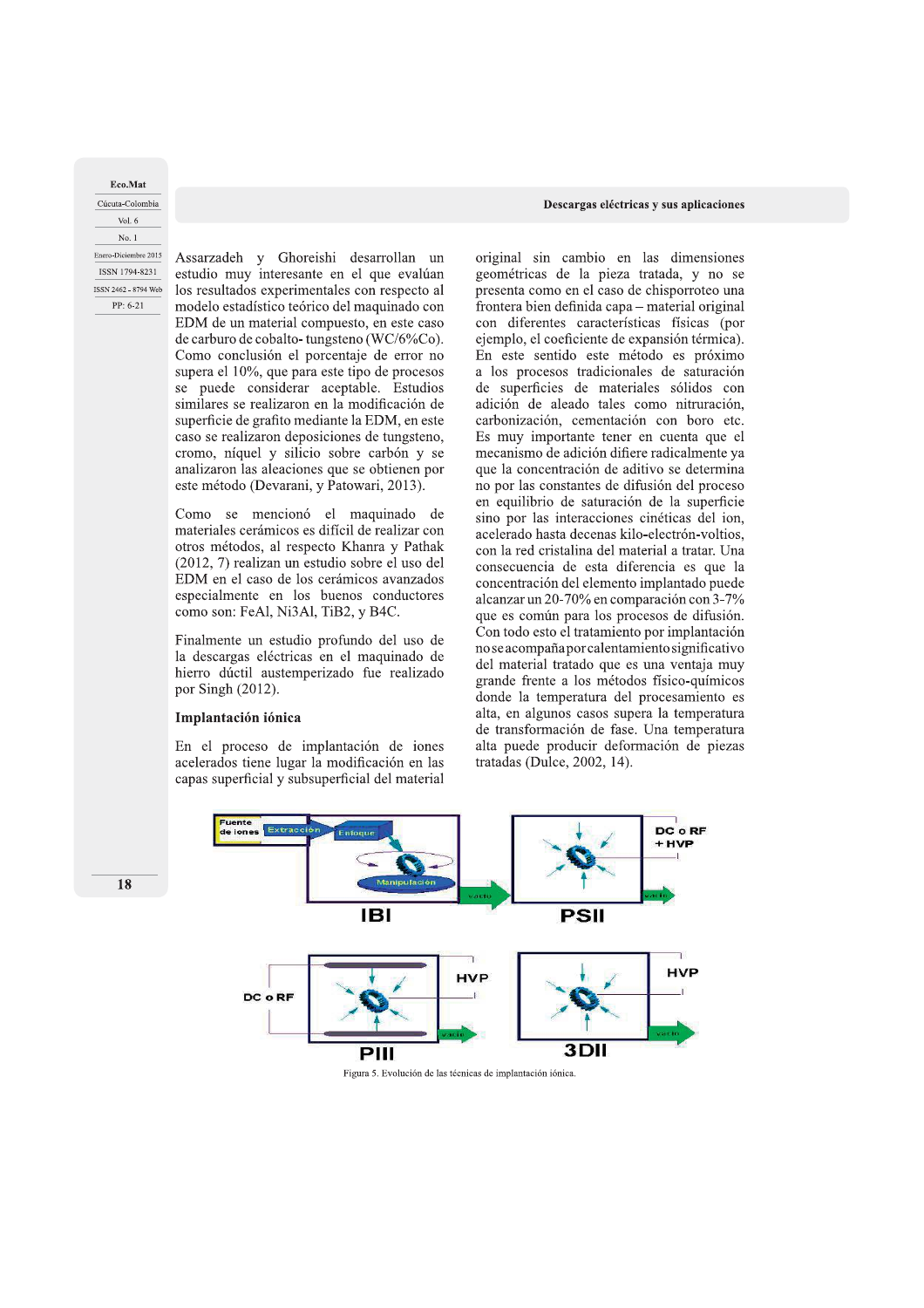con base en la tecnología de los plasmas (PSII y PIII), que trabajan en un régimen de bajo vacío (LV) y que utilizan una combinación de fuentes DC o RF, para generar un plasma previo, y fuentes pulsadas de alto voltaje (HVP) con pulsos de muy corta duración (del orden de micro-segundos), para atraer los iones hacia las superficies a tratar. Finalmente se llega a la tecnología de Implantación Iónica Tridimensional (3DII), que trabaja en un régimen de alto vacío (HV) y que utiliza descargas pulsadas de alto voltaje (HVP) con pulsos rectangulares de duración hasta 2,5 mili-segundos, los cuales realizan simultáneamente las dos funciones requeridas para una implantación iónica eficiente, es decir generan un plasma de alta densidad y atraen los iones hacia la superficie de las muestras que funcionan como cátodo, sin que se presente movilidad de la capa catódica.

#### Aplicaciones en Medicina y Ambientales

Las descargas de corona, las de barrera dieléctricas son las más utilizadas en las aplicaciones en medicina y el campo de las ciencias medio ambientales, esto debido a la combinación de los procesos de corrientes electrónicas con fluyo de rayos ultravioleta. Estas aplicaciones van desde las cauterizaciones en microcirugía hasta el tratamiento de aguas a gran escala, de hecho los ozonizadores utilizan descargas para purificar el agua (Yang, Cho, y Fridman, 2012).

Un estudio muy interesante es la eliminación de residuos plásticos usando pirolisis vía plasma (Puncochar, Ruj, y Chatterjee, 2012), al igual que el de uso de descargas de barrera dieléctrica para la recuperación en situ de suelos contaminados (Aggelopoulos, y otros, 2013).

Una revisión de las aplicaciones de las

Héctor Jaime Dulce-Moreno<br>
En la figura 5 se presenta un esquema<br>
comparativo donde se puede observar el compuestos orgánicos volátiles fue realizada<br>
desarrollo de las técnicas de implantación: se por Vandenbroucke y otr descargas eléctricas en la disminución de Enero-Diciembre 2015 compuestos orgánicos volátiles fue realizada<br>por Vandenbroucke y otros (2011) En este por Vandenbroucke y otros (2011). En este trabajo se realiza un estudio comparativo de los resultados obtenidos por diferentes tipos de descargas, destacándose las descargas de barrera dieléctrica y las de corona. Para el caso específico del tratamiento de compuestos orgánicos volátiles de la industria de alimentos Preis, Klauson, y Gregor (2013), en una revisión más reciente concluyen que las descargas eléctricas son más eficientes en el tratamiento de las sustancias orgánicas volátiles, sin embargo consideran que la descargas de corona son mejores si se utilizan en combinación con tratamientos de catálisis y/o fotocatálisis. Un ejemplo específico de aplicación de la técnica descrita anteriormente en la que se usa una descarga de corona combinada con la interacción de la sustancia volátil con óxido de titanio sólido, se discute la posibilidad de uso en tubos de escape de motores diesel. (Mizuno, 2013). De igual manera mediante uso de una descarga de corona es posible eliminar el estireno proveniente de los aerosoles (Zhang, Feng, y otros, 2013), o la combinación de la descarga de barrera dieléctrica con técnicas sol-gel para hacer más eficiente la remoción del estireno (Zhang, Li, Sun, Jia, Lou, y Feng, 2014).

> No menos interesantes resulta ser la aplicación de las descargas eléctricas en el tratamiento de desechos, una revisión de las técnicas más utilizadas es realizado por Gómez, Rani, y otros (2009), donde resulta interesante el uso de una antorcha plásmica que opera con una descarga de radiofrecuencia con acoplamiento inductivo. De igual forma una revisión extensa de los métodos usados para el tratamiento de aguas residuales basados en descargas eléctricas fue desarrollado por Jiang y otros (2013), la característica es la utilización de descargas de alto voltaje, logrando una recuperación rápida.

> Finalmente existe un gran número de aplicaciones de las descargas eléctricas en el campo de la medicina (Laroussi, Kong, Morfill, y Stolz, 2012), algunas de ellas se describen en las revisiones sobre el plasma

Eco.Mat Cucuta-Colombia Vol. 6 No. 1  $PP: 6-21$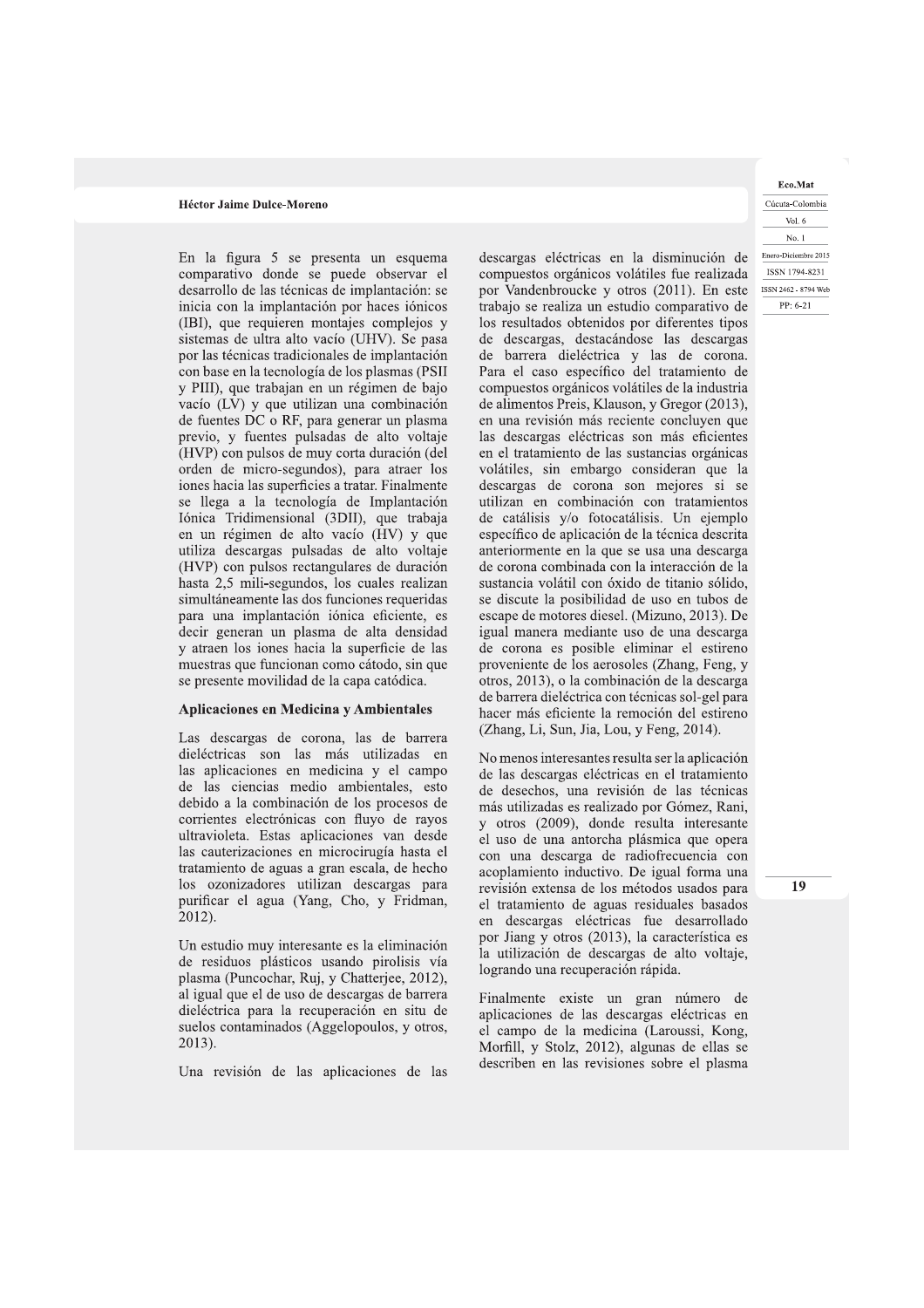Eco.Mat Cúcuta-Colombia Vol.  $6$ No. 1 Enero-Diciembre 2015 ISSN 1794-8231 ISSN 2462 - 8794 Web PP: 6-21

físico en el tratamiento del cáncer realizado por Schegel, y otros (2013), o como la recopilación sobre las perspectivas de la aplicación del plasma físico en la endoscopia (Robert, y otros, 2013).

# Aplicaciones en Nanotecnología

Las descargas eléctricas pueden ser controladas al punto de conseguir las denominadas monocapas o multicapas atómicas en procesos de deposición, por lo tanto su utilidad en la nanotecnología es evidente (Lu, 2013, 94). Una revisión sobre las aplicaciones de las descargas en la síntesis de nano-estructuras fue realizado por Wang, Zhang, y Jiang (2013). Dentro de las múltiples aplicaciones esta la obtención de óxidos de titanio y de alúmina que son usados para darles propiedades catalíticas o de auto-limpieza bactericida a las superficies cerámicas.

## Referencias

Abbas N.M., Solomon D.G., y Bahari Md. F., (2007), International of Machine Tools & Manufacture, 47, 1214-1228.

Abbas N.M., Yusoff N., y Mahmod@Wahab R., (2012), Procedia Emgineering, 41, 1684-1688.

Aggelopoulos C.A., Tsakiroglou C.D., Ognier S., y Cavadias S., (2013), Procedia Environmental Sciences, 18, 649-656.

Assarzadeh S., y Ghoreishi M., (2013), Procedia CIRP, 6, 463-468.

20

Bogaerts A., Neyts E., Gijbels R., y van der Mullen J., (2002), Spectrochimica Acta Part B, 57, 609-658.

Demellayer R., y Richard J., (2013), Procedia CIRP, 6, 89-94.

Devarani N., y Patowari P.K., (2013), Surface Modification of Graphite by Electrical Discharge Machine. LAP LAMBERT Academic Publishing, Deutschland, 67.

Dulce H.J., (2002), Implantación iónica

tridimensional mediante descargas de alto voltaje a bajas presiones del dispositivo JUPITER, Tesis Doctoral, Universidad Industrial de Santander, 204.

Druyvesteyn M., Penning F., (1940), Rev. Mod. Phys., 12, 89-105.

Femsier R.F., Manheiner W.M., Meger R.A, Mathew J., et al, (1998), Phys. Plasmas, 5, 2140.

Gómez E., Rani, D.A., Cheeseman C.R., Deegan D., Wise M., y Boccaccini A.R., (2013), Journal of Hazardous Materials, 161, 614-628.

Grotjahn T., Aslambas Ö, Mee M., König M., y Meier S., (2013), Surface & Coatings Technology, 273, 126-134.

Harry J.E., Introduction to Plasma Technology, Science, Engineering and Applications, WILEY-VCH, 2010, 215p.

Huddlestone R.H., Leonard S.L., (1965), Plasma diagnostic techniques, Academic Press, New York, 150.

Jiang B., Zheng J., Qiu S., Wu M., Zhang Q., Yan Z., y Xue Q., (2014), Chemical Engineering Journal, 236, 348-368.

Joshi S.N., y Pande S.S., (2011), Applied Soft Computing, 11, 2743-2755.

Khanra A.K, y Pathak L.Ch., (2012), Electrical Discharge Machining (EDM) of Advanced Ceramics, LAP LAMBERT Academic Publishing, Deutschland, 38.

Klocke F., Schwade M., Klink A., Veselovac, y Kopp A., (2013), Procedia CIRP, 5, 88-93.

Krendel Y.E., (1977), Plasma sources of electrons, Atom, Moscow, 124.

Kumar S., Singh R., Singh T.P., y Sethi B.L., (2009), Journal of Materials Processing Technology, 209, 3675-3687.